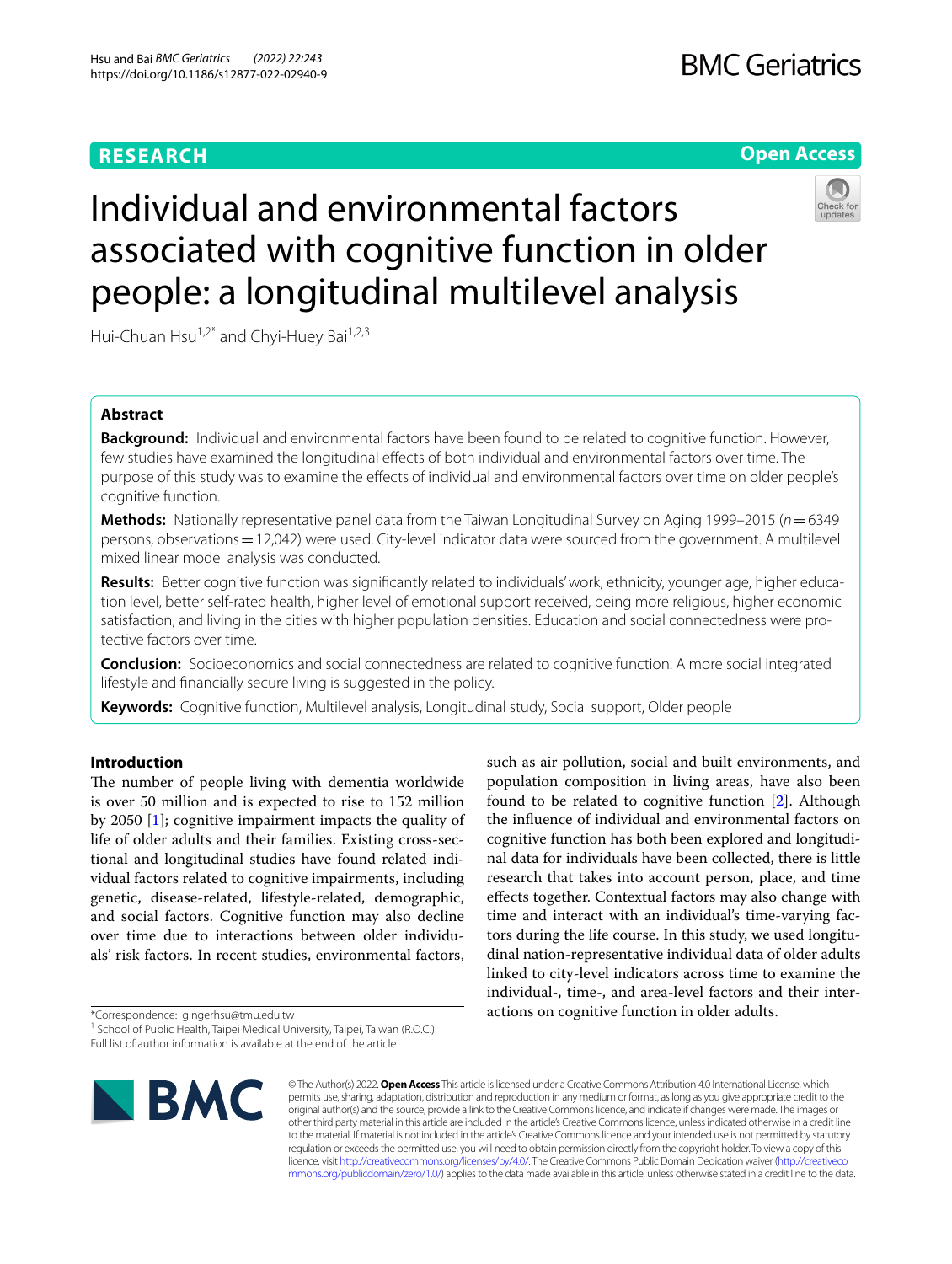According to the ecosystem theory [\[3](#page-7-2)], diferent level factors (microsystem, mesosystem, exosystem, and macrosystem) may afect an individual's health, including cognitive function. Microsystem factors are individual factors, such as sex, socioeconomic status  $[2, 4-8]$  $[2, 4-8]$  $[2, 4-8]$  $[2, 4-8]$  $[2, 4-8]$  and education  $[4-6]$  $[4-6]$ , genetic factors  $[9-14]$  $[9-14]$  $[9-14]$ , nutrition status [[15,](#page-7-8) [16\]](#page-8-0), metabolic syndrome [[17\]](#page-8-1), physical function diffculties [\[7](#page-7-9), [8,](#page-7-4) [18](#page-8-2)], frailty and sarcopenia [\[19](#page-8-3), [20\]](#page-8-4), physical activity and exercise [\[21,](#page-8-5) [22\]](#page-8-6), social activity [[23\]](#page-8-7), retirement [[24\]](#page-8-8) and religiousness [\[25\]](#page-8-9). Genetic factors may also interact with behavioral factors and afect cognitive function. The effect of physical exercise on cognitive performance in older adults is also conditioned or moderated by the presence of apolipoprotein E (ApoE4) [\[12](#page-7-10), [13\]](#page-7-11), a genetic risk factor in cognitive impairment. Dietary habits such as protein or fber intake showed a similar pattern [[14](#page-7-7)]. Mesosystem factors, i.e., interpersonal relationships, related to cognitive function include social networks and social relationships [\[26–](#page-8-10)[28\]](#page-8-11) and stress [[29\]](#page-8-12). Exosystem factors indicate the living environment. Living environment factors related to cognitive function included nature and physical environment (such as air and industry pollution)  $[4]$  $[4]$ , social abnormalities (such as safety and cleanliness) [[6](#page-7-5)], perceived safety and social cohesion [\[28](#page-8-11)], population composition [\[6](#page-7-5), [7](#page-7-9)], socioeconomic status of the community, built environment and social characteristics [\[2](#page-7-1), [7,](#page-7-9) [8](#page-7-4), [30,](#page-8-13) [31](#page-8-14)]. Macrosystem represents policy and social context. Population education and gross domestic product (GDP) are positively related to cognitive function [[32](#page-8-15)]. Usually the microsystem factors and the mesosystem factors were categorized as individual factors, while exosytem factors and macrosystem factors were viewed as the environmental factors.

Environmental factors can also be categorized compositional or contextual [\[33\]](#page-8-16). Compositional efects indicate the heterogeneity of areas, and such population age structure or educational compositions [[6](#page-7-5), [7\]](#page-7-9). Contextual efects refer to the social and physical environment with which individuals interact and accordingly afect health [[4,](#page-7-3) [6](#page-7-5), [28\]](#page-8-11).

A longitudinal study design with repeated measures is suggested to examine the interaction of time efects with related factors because cognitive function normally declines over time with aging. Existing research has explored the interaction of time efects with covariates and its efects on cognitive function. Lower socioeconomic status was related to declining cognitive function over time  $[5]$  $[5]$ , while having a spouse, exercising, having a larger social network, and driving as the means of transportation may be protective factors for cognitive function over time  $[5]$  $[5]$ . Zaninotto et al.  $[18]$  $[18]$ found that women declined faster than men in memory, executive function, and global cognitive function, and increasing age and dementia predicted a faster decline. Brown et al. [[23\]](#page-8-7) used four longitudinal data sets and found that social activity was more related to fuency and memory over time, but not all the domains of cognitive function. A longitudinal study from China indicated that older people who lived in urban communities had higher cognitive function than those who lived in rural communities, but the cognitive function of those who lived in urban communities also declined faster [[34](#page-8-17)].

Person and environmental factors may also afect cognitive function. People living in medium–high population areas had better cognition, but those with disabilities living in the densest population areas had worse cognitive function [\[35](#page-8-18)]. Community infrastructure has a greater impact on cognitive function in rural areas than in urban areas  $[8]$  $[8]$ .

Although area-level characteristics are found to be related to cognitive function, and many longitudinal studies using individual data have been conducted, there are only a few longitudinal studies analyzing area-level characteristics and individual factors changing over time, and the results are not consistent. Clarke et al. [\[5](#page-7-12)] examined the trajectory of cognitive function and relationship with neighborhood characteristics over 18 years. The neighborhood characteristics (such as community center, public transition, and public space) were not signifcant at the intercept, but these neighborhood factors were signifcantly related to declining cognitive function over time. Residence surrounding green space was related to better cognitive function over time [[36](#page-8-19)] because green lands may foster physical activity and social interaction. Luo et al. [\[8](#page-7-4)] found that the physical characteristics (such as accessibility and bus lines) and the social characteristics (such as employment services and community socioeconomic status) of neighborhoods were protective of cognitive function over time. However, the interactions of individual factors with time and person with environment were not included. Meyer et al. [[37](#page-8-20)] and Wörn et al. [[38](#page-8-21)] found that higher neighborhood socioeconomic status was related to better cognitive function at the intercept (baseline), but neighborhood socioeconomic status was not signifcant on the time slope.

Older people's cognitive function is related to individual characteristics, environmental factors, and time. However, the interactions of these three domains are not always simultaneously examined. In this study, we used longitudinal data in the case of Taiwan to explore the individual factors and environmental factors over time to examine the efects of persons and environment over time on cognitive function in older people.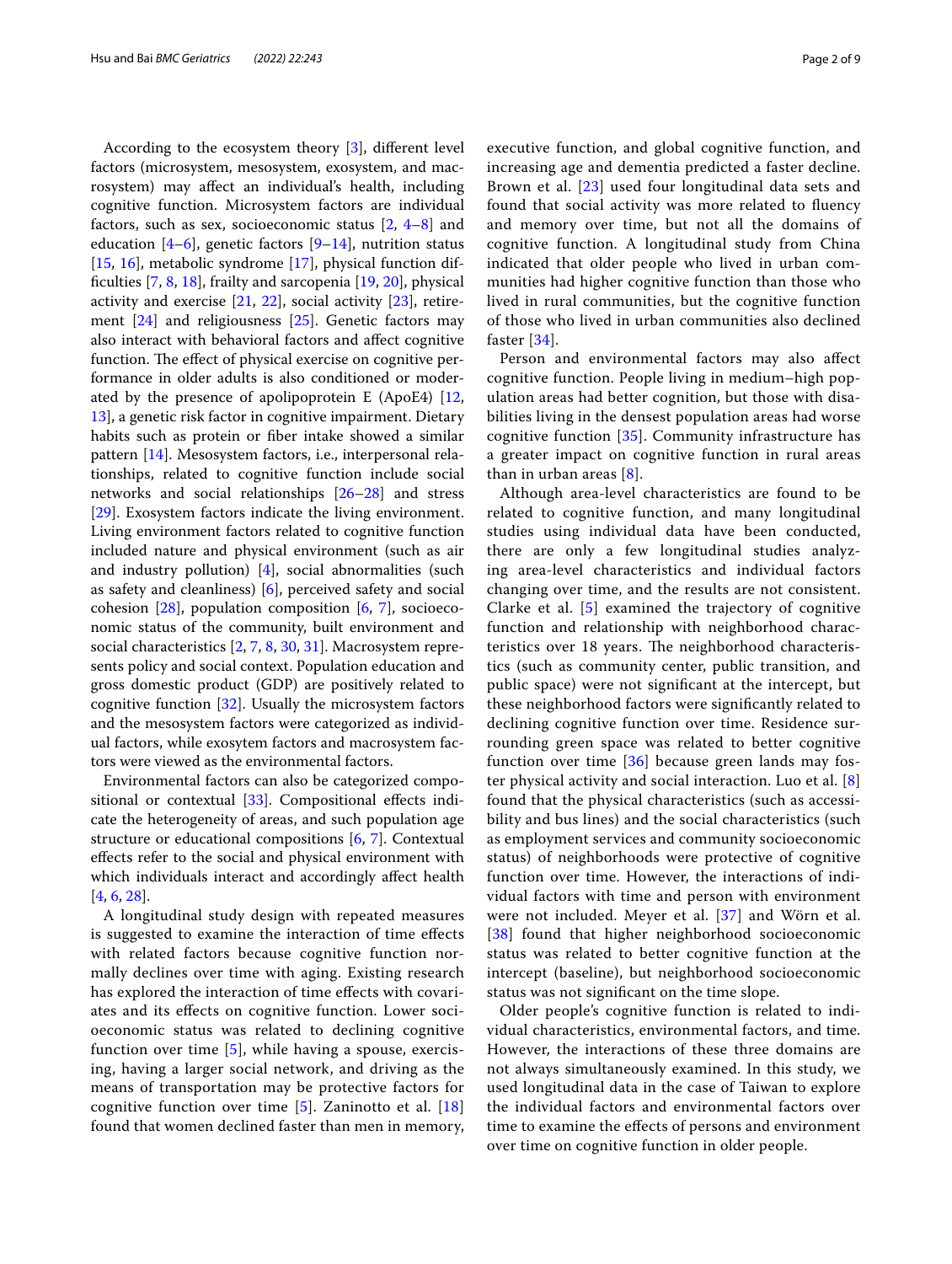## **Methods**

#### **Data and Sample**

The data for this study combined longitudinal data of older adults and city-level indicators from the government. The longitudinal data were from the Taiwan Longitudinal Survey on Aging (TLSA), which is nationally representative of older people aged 60 years old or older since 1989 and collected every 3 or 4 years. The new cohorts of the supplement samples were added in the follow-ups. Proportional-to-size sampling was conducted, and the questionnaires were conducted by faceto-face interviews. The current study used the sample from 1999 to 2015, and only those who completed the cognitive function questions were included for analysis. In total, the analysis sample included 6349 persons with 12,042 observations (please see Supplementary Figure S[1\)](#page-7-13). The TLSA data were deidentified when released. City-level data were from the open data of the government. The study obtained approval from the Taipei Medical University Joint Institutional Review Board (N201912135) before the study was conducted.

#### **Measures**

Area-level indicators were selected based on a literature review, and the source was open data from the government. Because most of the available open data were provided based on cities, the unit of the area was the city.

# *Measures: Individual variables*

1. The cognitive function items across waves of TLSA were not consistent, and therefore only the common items were used. Eight items were from Short Portable Mental Status Questionnaire (SPMSQ) [\[39](#page-8-22)]; the other two items from the Montreal Cognitive Assessment (MoCA) [\[40](#page-8-23)] and verbal memory test  $[41]$  $[41]$ . The items were as following: where are you, what day is today, what's the day of the week, how old are you, mother's maiden name, current president, last president, 20 minus 3 consecutively, reverse a series of numbers, and recall 10 items. The total score ranged from 0 to 19.

2. Demographic variables included age, sex, current residential city, education (illiterate, no formal education or elementary school, primary high school, senior high school, college or university and above), marital status (having a spouse or not), ethnicity (Fuchien, Hakka, mainlanders, and aboriginal and others), having children (yes/no), living arrangement (living with others or alone), number of types of social contact at least once per

week (parents, brothers and sisters, other relatives, friends and neighbors), and economic satisfaction (score 1-5).

3. Health behaviors inlcued smoking (current smoker, quitted smokers, nonsmoker) and drinking frequency (0-5).

4. Health conditions included self-rated health, chronic disease numbers, advanced physical function difficulties  $[42]$ , disability number in activities of daily living (ADLs) [\[43\]](#page-8-26), disability number in instrumental activities of daily living (IADLs) [\[44](#page-8-27)], depressive symptoms, and stress. Self-rated health was scored from 1 to 5, indicating very poor to excellent. The chronic disease number was defined as the current morbidity of the following diseases: hypertension, diabetes, heart disease, stroke in treatment, cancer, respiratory disease, arthritis, ulcer, liver or gallbladder disease, kidney disease, and gout. Advanced physical function difficulties were measured by the Nagi physical function scale (each item was scored 0-3, and the total score was 0-27)  $[42]$  $[42]$  $[42]$ . The disability number in ADLs included the items of eating, dressing, transferring, going to the toilet, taking a bath, and walking indoors. Each item with which the person had difficulty for at least 3 months was defned as a disability; the ADL disability number was the cumulative disability numbers of 6 items. The disability number in IADLs included the following items: shopping for groceries, managing money, going out by car/train alone, heavy housework, light housework, and making a phone call. The IADL disability number was defined as the cumulative difficulty of the items. Depressive symptoms were measured using the Center for Epidemiological Studies Depression 10-item scale (CESD-10) [[45\]](#page-8-28); the total score ranged from 0 to 30. Stress was measured by stress or disturbance in the following items: self's health; fnancial status; job; family member's health, fnancial status, job, or marriage; family relationship; and others. Each item was scored from 0 to 2, indicating no stress, a little, or a great deal of stress; the total score was from 0 to 12.

5. Regarding social participation and social support, work was defned as yes/no. Social support included providing instrumental support (helping in ADLs or IADLs for family or taking care of children, scored 0-6); receiving instrumental support (family/friends they can rely on when sick, scored 1-5; available help, scored 0 or 1; total score was 0-6); and receiving emotional support (family/friends listen to you, care about you, their care is satisfactory; each item was scored from 1 to 5, and the total score was from 3-15). A social group was defned as participating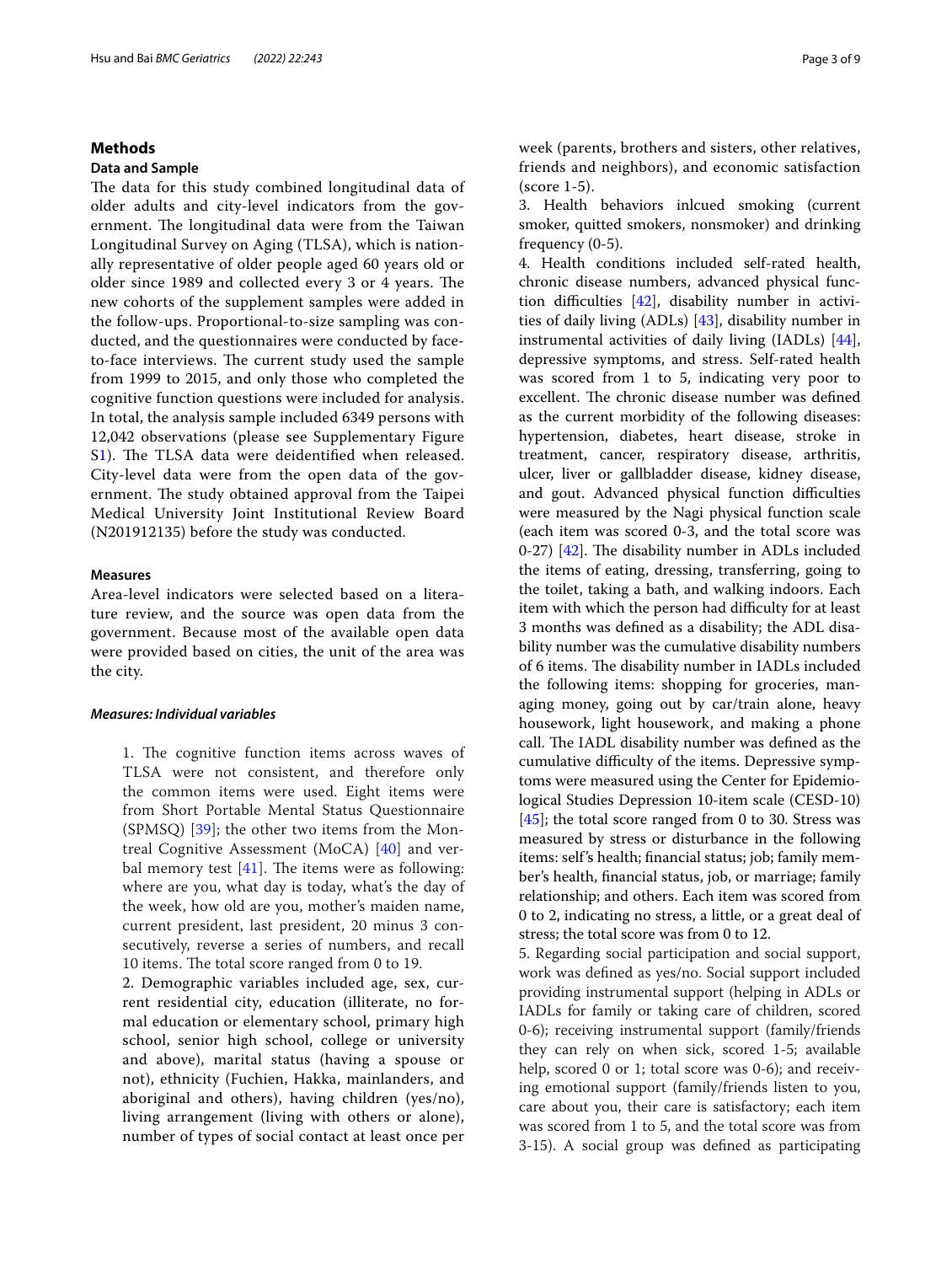in any of the following groups (yes/no): community social interaction groups, religious groups, association or business organization, political party, clan groups, older people's clubs, older people's college, and volunteer groups. Religiousness was measured by 4 items for those who had religion belief: pray or worship at home, reading sutras or the Bible, going to temple/church, and watching/listening to religion programs; each item was scored from 1 to 4 according to its frequency. Those who did not have religious beliefs were defined as 0. The total score was from  $0 - 16.$ 

#### **Measures: City‑level indicators**

City-level data were obtained from the open data of the government. Because some of the participants migrated to diferent cities across waves, the city-level data were defned as data from the city where participants lived during the survey year. The indicators were selected based on literature review [\[2](#page-7-1), [6–](#page-7-5)[8,](#page-7-4) [30](#page-8-13), [31\]](#page-8-14), included the following: (1) Population characteristics: population density (100 people per kilometer square), percentage of the population with a high level education (college or university and above) (%), percentage of the population who were older people (age 65 and above) percentage of the population (%); (2) Medical resources and built environment: medical personnel numbers (per 10 thousand population), hospital beds (per 10 thousand population), and green area for leisure purposes (hectares per 10,000 persons); and (3) Personal and fnancial security: crime rate (per 100 thousand population), percentage of the population considered low-income, median income (NT dollars), unemployment rate (%), and household income Gini coefficient (the household income of the city was categorized into 5 groups, and then the Gini coefficient was calculated; higher Gini coefficients indicated a more diverse income range among the households with the lowest and the highest income). In total 22 cities were included for analysis.

#### **Analysis**

The analysis methods used in this study included descriptive analysis, bivariate analysis of independent variables and cognitive function, and multilevel linear mixed model analysis. The effects of the independent variable on the intercept and time slope were estimated for the repeated time-varying variables. Level 1 of the model represents the changes of the individuals or cities over time. Level 2 of the model represents the diferences across individuals at the intercept level. Level 3 of the model represents the diferences at the city level. Because the individual factors and the city factors were both time-varying, we

used repeated measures of the data and added the individual factors, the city factors, time, the time-individual interactions, and the time-city interactions in the model as the fxed efects. Random efects were assumed on the repeated measures within individuals and intercepts at the cities. The analyses were conducted by SPSS Statistics 22 software (IBM, SPSS Inc., Chicago, IL, USA) by using the command GENLINMIXED (generalized linear mixed models [[46\]](#page-8-29).

#### **Results**

Table [1](#page-4-0) shows the descriptive analysis of the participants' characteristics over the fve waves (1999, 2003, 2007, 2011, and 2015). Although the participants were not the same, average cognitive function declined over time because of aging.

The descriptive analysis of the 22 city levels across 5 waves are shown in the Supplementary Table S[1.](#page-7-13) Most of the city indicators increased over time, while the unemployment rate and green land area fuctuated across waves. Some of the city-level indicators were highly correlated  $(r > 0.7)$ , such as population density and highly educated population, medical personnel and hospital beds, highly educated population and median income, unemployment rate and crime rate, and highly educated population and median income. Some of the city-level factors were highly correlated (please see Table S[2\)](#page-7-13). To avoid collinearity, high education population and medical personnel were not included in the linear mixed model analysis.

We assumed that the multilevel analysis included repeated measures across time, individuals, and cities, and the model was assumed to be a time-dependent linear model. The fixed effects included individual factors at the intercept, individual factors at the time slope, city factors at the intercept, and city factors at the time slope. The random effects of repeated measures and individuals were also included. The model of individual factors with time and the model of city factors with time were frst analyzed to test the signifcance (please see Table [S3](#page-7-13)), and then the signifcant variables at the intercept were included in the fnal model in Table [2](#page-5-0).

Table [2](#page-5-0) shows the results of the linear mixed model of older adults' cognitive function with individual-level and city-level indicators over time. The older participants had higher cognitive function at the intercept if they were working ( $β = 0.294$ ), were not in a minority group ( $\beta$  = -1.361 for other groups), were younger  $(\beta = -0.205)$ , were highly educated ( $\beta = 0.631$ ), had better self-rated health (β=0.174), had fewer AIDL physical difficulties ( $\beta$  = -0.231), received more emotional support ( $\beta$ =0.100), had better economic satisfaction ( $\beta$ =0.176), were more religious ( $\beta$ =0.031), and lived in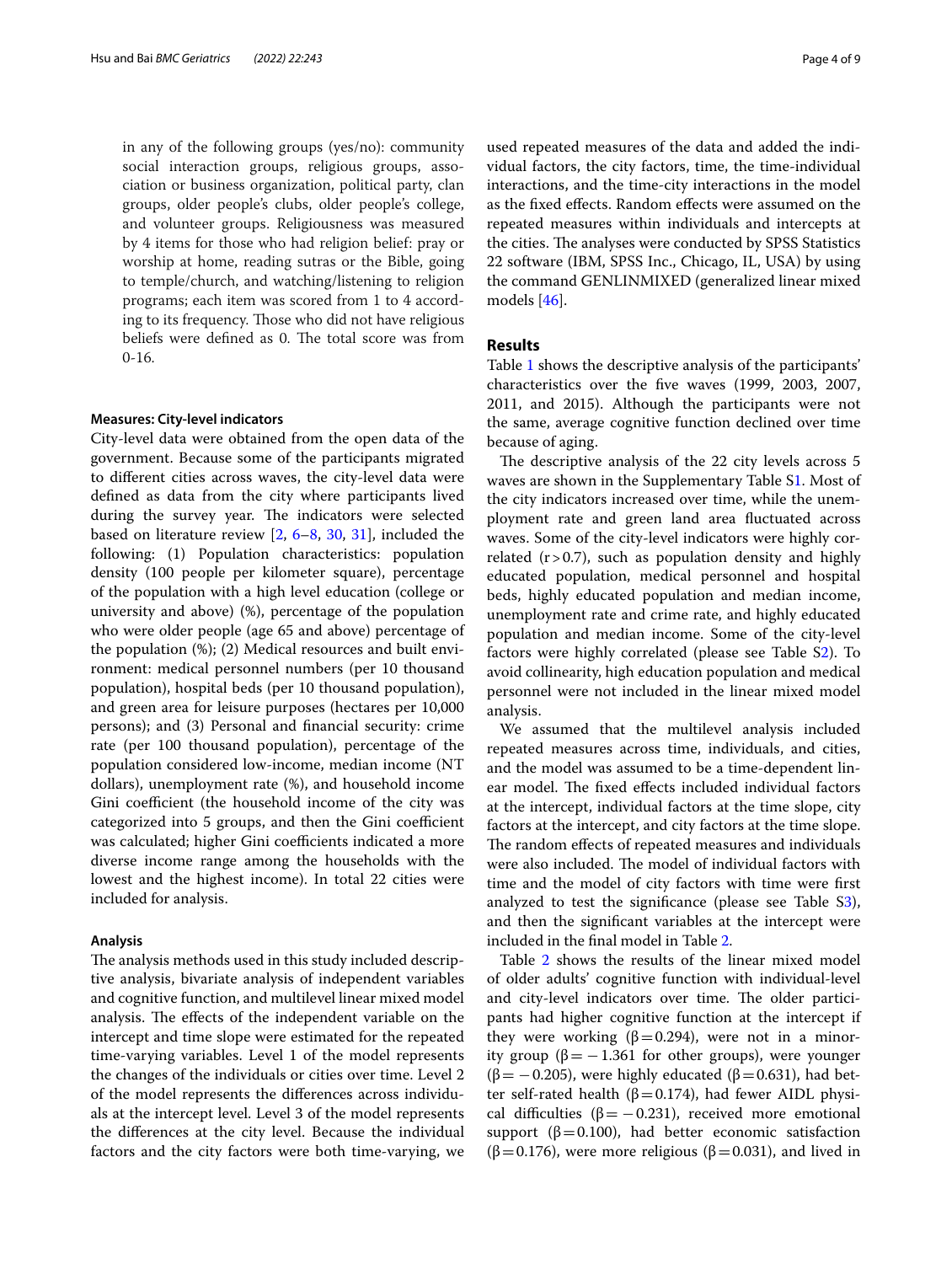# <span id="page-4-0"></span>**Table 1** Descriptive analysis of the sample across 5 waves of TLSA, 1999–2015

|                                 | 1999<br>$(n=1624)$ | 2003<br>$(n=2847)$ | 2007<br>$(n=2480)$ | 2011<br>$(n=2418)$ | 2015<br>$(n=2673)$ |
|---------------------------------|--------------------|--------------------|--------------------|--------------------|--------------------|
| Cognitive function (0-19)       | 12.43 (2.93)       | 12.20 (2.83)       | 12.30 (2.28)       | 12.02 (2.45)       | 11.00 (3.29)       |
| Sex: Male                       | 47.8%              | 48.8%              | 49.6%              | 49.9%              | 48.9%              |
| Female                          | 52.2%              | 51.2%              | 50.4%              | 50.1%              | 51.1%              |
| Marital status: Having spouse   | 78.4%              | 78.7%              | 80.4%              | 277%               | 90.3%              |
| No spouse                       | 21.6%              | 21.3%              | 19.6%              | 72.3%              | 9.7%               |
| Children: yes                   | 100.0%             | 96.7%              | 96.9%              | 96.7%              | 100.0%             |
| no                              | 0.0%               | 3.3%               | 3.1%               | 3.3%               | 0.0%               |
| Living arrangement: With others | 93.3%              | 4.6%               | 7.7%               | 7.8%               | 90.4%              |
| Alone                           | 6.7%               | 95.4%              | 92.3%              | 92.2%              | 9.6%               |
| Smoking: no                     | 68.3%              | 66.5%              | 65.7%              | 67.3%              | 68.8%              |
| Smoking: quitted                | 10.6%              | 12.3%              | 15.7%              | 18.9%              | 19.4%              |
| Smoking: current                | 21.1%              | 21.2%              | 18.6%              | 13.8%              | 11.9%              |
| Exercise: Irregular             | 54.0%              | 51.4%              | 52.9%              | 46.9%              | 54.5%              |
| Regular                         | 46.0%              | 48.6%              | 47.1%              | 53.1%              | 45.5%              |
| Work: yes                       | 44.3%              | 48.6%              | 40.8%              | 36.0%              | 22.5%              |
| No                              | 55.7%              | 51.4%              | 59.2%              | 64.0%              | 77.5%              |
| Social group participation: Yes | 52.0%              | 45.0%              | 49.0%              | 49.1%              | 44.2%              |
| No                              | 48.0%              | 55.0%              | 51.0%              | 50.9%              | 55.8%              |
| Ethnicity: Fuchien              | 68.4%              | 70.5%              | 70.5%              | 71.1%              | 71.3%              |
| Ethnicity: Hakka                | 17.7%              | 18.4%              | 18.5%              | 18.3%              | 18.4%              |
| Ethnicity: Mainland             | 12.5%              | 09.4%              | 9.6%               | 9.2%               | 8.6%               |
| Ethnicity: others               | 1.4%               | 1.7%               | 1.4%               | 1.4%               | 1.6%               |
| Age 50-54                       | 9.2%               | 32.2%              | 7.9%               | 0.0%               | 0.0%               |
| Age 55-59                       | 28.0%              | 17.7%              | 31.0%              | 16.2%              | 0.0%               |
| Age 60-64                       | 22.8%              | 16.3%              | 16.6%              | 28.7%              | 22.0%              |
| Age 65-69                       | 14.3%              | 12.4%              | 16.2%              | 17.0%              | 25.0.%             |
| Age 70-74                       | 18.6%              | 9.3%               | 11.2%              | 14.2%              | 16.9%              |
| Age 75-59                       | 6.2%               | 9.2%               | 9.4%               | 10.0%              | 14.6%              |
| Age 80-84                       | 0.7%               | 2.6%               | 6.2%               | 9.2%               | 9.7%               |
| Age $85+$                       | 0.2%               | 0.4%               | 1.7%               | 4.5%               | 11.8%              |
| Education: illiterate           | 26.5%              | 16.6%              | 13.5%              | 13.1%              | 15.1%              |
|                                 | 48.4%              | 48.5%              | 48.5%              |                    | 48.3%              |
| Education: elementary school    |                    |                    |                    | 48.4%              |                    |
| Education: junior high school   | 9.8%               | 12.0%              | 12.9%              | 13.1%              | 12.3%              |
| Education: Senior high school   | 8.4%               | 12.2%              | 13.5%              | 13.5%              | 13.0%              |
| Education: college/univ. $+$    | 6.8%               | 10.6%              | 11.5%              | 11.9%              | 11.3%              |
| Drinking frequency (ordinal)    | 0.77(1.49)         | 0.28(0.90)         | 0.25(0.87)         | 0.24(0.82)         | 0.27(0.63)         |
| Disease number                  | 0.99(1.18)         | 1.04(1.19)         | 1.17(1.26)         | 1.32(1.26)         | 1.42(1.31)         |
| Self-rated health               | 3.43 (1.02)        | 3.43 (1.05)        | 3.32 (0.94)        | 3.27 (0.95)        | 3.21 (0.96)        |
| ADL disability number           | 0.03(0.31)         | 0.04(0.37)         | 0.06(0.48)         | 0.14(0.75)         | 0.28(1.06)         |
| IADL disability number          | 0.31(0.81)         | 0.32(0.84)         | 0.40(0.96)         | 0.36(1.40)         | 0.74(2.04)         |
| Advanced function difficulties  | 2.08(3.81)         | 2.26(2.38)         | 2.38(4.35)         | 3.14(5.13)         | 4.35 (6.26)        |
| Contact outside households      | 2.86(1.08)         | 2.15(1.09)         | 1.94(0.96)         | 2.16(0.97)         | 2.26 (1.06)        |
| Depressive symptoms             | 4.19 (4.98)        | 4.05 (4.95)        | 3.96(5.10)         | 4.04(5.27)         | 4.62 (5.44)        |
| <b>Stress</b>                   | 1.71 (1.99)        | 1.84 (1.99)        | 4.35 (1.42)        | 2.10(2.25)         | 1.93(2.11)         |
| Providing instrumental help     | 0.51(0.89)         | 0.62(1.03)         | 0.49(0.88)         | 0.67(1.31)         | 0.49(1.16)         |
| Receiving emotional support     | 12.44 (2.25)       | 12.42 (2.17)       | 12.51(2.01)        | 12.42 (2.02)       | 12.40 (2.10)       |
| Receiving instrumental support  | 5.16(1.00)         | 5.16 (1.00)        | 5.12(0.97)         | 5.20 (0.94)        | 5.19 (0.90)        |
| Economic satisfaction           | 3.17 (0.91)        | 3.09(0.99)         | 3.16(0.93)         | 3.25(0.93)         | 3.39 (0.83)        |
| Religiousness                   | 8.32 (3.94)        | 8.39 (3.82)        | 8.16 (3.99)        | 8.27 (3.86)        | 7.92 (3.73)        |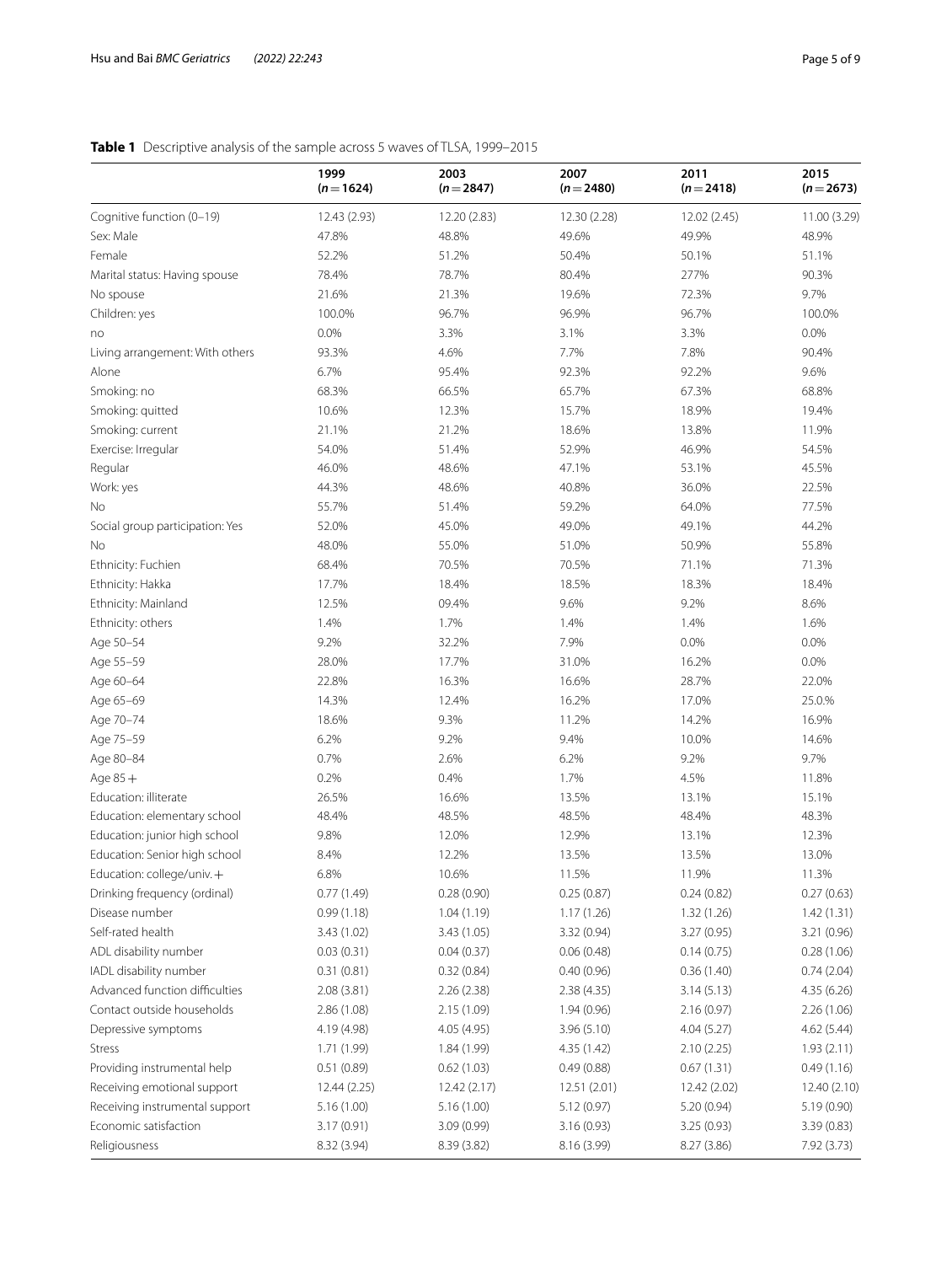<span id="page-5-0"></span>**Table 2** Multi-level mixed linear modeling of older adults' cognitive function with individual and city indicators by TLSA 1999–2015

| <b>Variables</b>                 | B (SE)              | 95% C.I  |          |
|----------------------------------|---------------------|----------|----------|
| <b>Fixed effects</b>             |                     |          |          |
| Individual-level                 |                     |          |          |
| Intercept                        | $9.799(0.573)$ ***  | 8.677    | 10.9216  |
| Sex (male)                       | 0.144(0.104)        | -0.059   | 0.347    |
| Work (yes)                       | $0.294(0.097)$ **   | 0.103    | 0.485    |
| Ethnicity (Hakka)                | 0.115(0.119)        | $-0.118$ | 0.348    |
| Ethnicity (mainlander)           | 0.091(0.168)        | $-0.238$ | 0.420    |
| Ethnicity (others)               | $-1.361(0.332)$ *** | $-2.013$ | $-0.709$ |
| Age (ordinal)                    | $-0.20590.032$ ***  | $-0.267$ | $-0.143$ |
| Education (ordinal)              | $0.631(0.045)$ ***  | 0.543    | 0.720    |
| Self-rated health                | $0.174(0.044)$ ***  | 0.087    | 0.260    |
| IADL disability                  | $-0.231(0.052)$ *** | $-0.333$ | $-0.128$ |
| Contact outside households       | 0.016(0.039)        | $-0.060$ | 0.093    |
| <b>Stress</b>                    | $-0.039(0.022)$     | $-0.081$ | 0.004    |
| Receiving emotional support      | $0.100(0.020)$ ***  | 0.062    | 0.139    |
| Economic satisfaction            | $0.176(0.049)$ ***  | 0.080    | 0.272    |
| Religiousness                    | $0.031(0.011)$ **   | 0.010    | 0.052    |
| Time                             | 0.002(0.061)        | $-0.118$ | 0.121    |
| Sex (male)*time                  | $-0.010(0.008)$     | $-0.026$ | 0.006    |
| Work (yes) *time                 | $-0.012(0.009)$     | $-0.031$ | 0.006    |
| Ethnicity (Hakka) *time          | $-0.024(0.009)*$    | $-0.042$ | $-0.006$ |
| Ethnicity (mainlander) *time     | 0.018(0.014)        | $-0.009$ | 0.045    |
| Ethnicity (others) *time         | $0.001(0.027)$ *    | $-0.053$ | 0.054    |
| Age (ordinal) *time              | $-0.025(0.003)$ *** | $-0.030$ | $-0.020$ |
| Education (ordinal) *time        | $0.011(0.004)$ **   | 0.005    | 0.0184   |
| Self-rated health                | $-0.006(0.004)$     | $-0.015$ | 0.002    |
| IADL disability number*time      | $-0.005(0.004)$     | $-0.013$ | 0.002    |
| Contact outside households*time  | $0.015(0.004)$ ***  | 0.007    | 0.022    |
| Stress*time                      | 0.004(0.002)        | $-0.001$ | 0.008    |
| Receiving emotional support*time | $-0.003(0.001)$     | $-0.006$ | 0.001    |
| Economic satisfaction*time       | $-0.009(0.005)$     | $-0.019$ | 1.506E-5 |
| Religiousness*time               | 0.0004(0.001)       | $-0.002$ | 0.002    |
| <b>City-level indicators</b>     |                     |          |          |
| Population density               | $0.009(0.003)$ **   | 0.003    | 0.015    |
| Median income                    | $-0.009(0.006)$     | $-0.021$ | 0.002    |
| Unemployment                     | $-0.056(0.041)$     | $-0.137$ | 0.026    |
| Population density*time          | $-0.0004(0.0002)$   | $-0.001$ | 2.244E-5 |
| Median income*time               | 0.001(0.005)        | 1.167E-6 | 0.002    |
| Unemployment*time                | 0.007(0.009)        | $-0.011$ | 0.024    |
| <b>Random effect</b>             |                     |          |          |
| Repeated                         | 3.261 (0.056)       |          |          |
| Intercept (city)                 | 1.717 (0.078)       |          |          |
| <b>Model fit</b>                 |                     |          |          |
| -2 log likelihood                | 42,501.360          |          |          |
| <b>AIC</b>                       | 42,595.360          |          |          |
| BIC                              | 42,609.737          |          |          |

Note: Observations=12,040. AIC: Akaike's Information Criterion; BIC: Schwarz's Bayesian Criterion. Reference groups: sex (female), work (no), ethnicity (Fuchien); other variables are ordinal or continuous. *p*<0.1, \**p*<0.05, \*\**p*<0.001,

\*\*\**p*<0.001

a city with a higher population density ( $β = 0.009$ ). The factors causing cognitive function to decline faster on the time slope included being belonging to the Hakka ethnic group ( $\beta$  = −0.024) and being older ( $\beta$  = −0.025), while being highly educated ( $β=0.011$ ), having more social contacts outside the household ( $β=0.015$ ), and belonging in to other ethnic group ( $\beta$  = 0.001) may be protective of cognitive function over time.

Furthermore, we tried to use only the 8-item SPMSQ score as the cognitive function measure (please see Table  $S<sub>4</sub>$ ). The 8 items were from a single scale (SPMSQ), but the score may be a less sensitive tool to measure mild cognitive impairment. The results were similar to Table [2](#page-5-0), except that some of the variables (work, ethnicity, selfrated health, receiving emotional support, economic satisfaction, religiousness, contacts outside the household over time) became nonsignifcant, and sex and median income over time became significant. The social support variables showed less predictive efect in more severe cognitive impairment.

### **Discussion**

This study used longitudinal nationally representative data to examine the efects of person, place, time, and their interactions on cognitive function in older adults in Taiwan. The individual's protective factors for cognitive function at the intercept included being younger, working, not belonging to a minority group, being highly educated, having better self-rated health, receiving more emotional support, having better economic satisfaction, and being more religious. The protective environmental factor was living in a city with a higher population density. Being highly educated and having more social connectedness were protective over time.

## **Individual factors**

Higher education has been found to be a protective factor  $[4-6]$  $[4-6]$ , and we found the same results in our study. We also found that the protection of higher education persisted over time. For the current older cohorts in Taiwan, the education level is relatively low compared with younger cohorts. However, the middle-aged and younger generations have better educational opportunities, and thus, the protective efect of education is expected. Work and fnancial satisfaction were also positively related to better cognitive function, consistent with previous research  $[2, 4-8]$  $[2, 4-8]$  $[2, 4-8]$  $[2, 4-8]$  $[2, 4-8]$ . The ethnicity difference in cognitive function also refects the diferences in socioeconomic status. Better socioeconomic status (including work, financial status, and education) affords better healthrelated opportunities in life, and thus, it has protective efects on cognitive function. Furthermore, continuity of work provides more chances in intellectual stimulation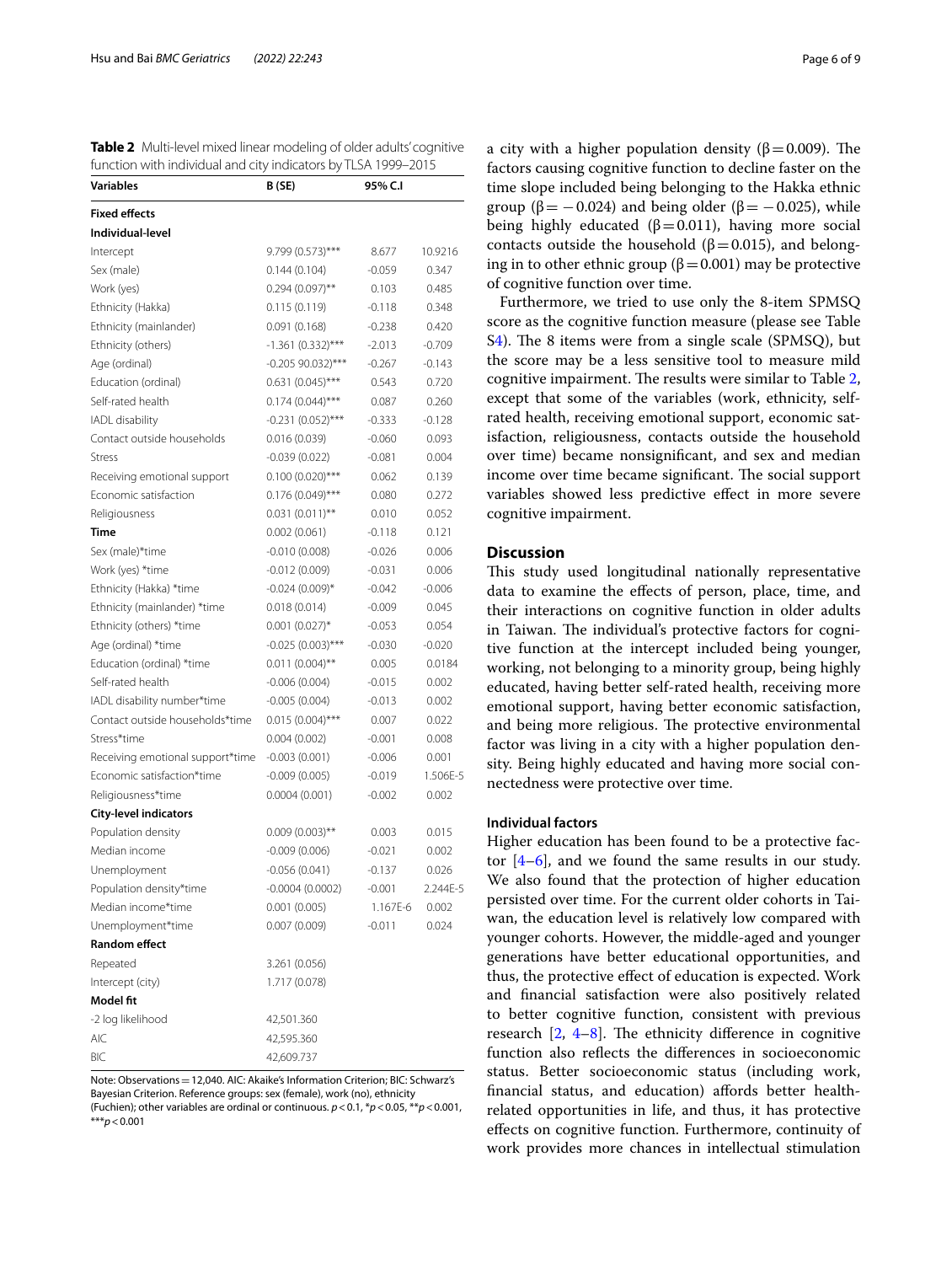and more interaction with people. Thus better socioeconomic status would also be benefcial for cognitive function.

Many studies indicate that not only is receiving social support beneficial for mental health [26-[28\]](#page-8-11) but also that providing social support can also be protective for cognitive function  $[47]$  $[47]$ . We found that receiving more emotional social support was related to better cognitive function but providing or receiving instrumental support was not signifcant. Social support shows a protective efect on health outcomes through stress prevention, stress buffering, and direct effects  $[48]$  $[48]$ ; thus, receiving emotional support would be related to better cognitive function. In addition, we also found that having more social contacts was also be protective of cognitive function over time. More social interaction with other people may stimulate intellectual performance and social relationships for older people, especially interactions with social contacts outside households. More social participation is encouraged to maintain cognitive function. However, providing instrumental support may be more related to obligation and burden for older people, and receiving instrumental support also represents worsening physical function. Therefore, providing and receiving instrumental support may not be related to positive cognitive function.

Being more religious was related to better cognitive function, consistent with previous longitudinal fndings [[25](#page-8-9)]. It is possible that religiousness would not only reduce stress but also encourage a healthy lifestyle and more participation in religious groups such that healthy behaviors and social participation are both benefcial for cognitive function.

Self-rated health and physical function were related to cognitive function as seen in previous studies [[2,](#page-7-1) [7](#page-7-9), [8,](#page-7-4) [18](#page-8-2)]. We used chronic diseases but not specifc diseases in this study because that was not the aim of this study. However, chronic disease number was not signifcant. It is possible that not all the chronic diseases were related to cognitive function, and the added effect offset each other. Previous studies also suggest that health behaviors may afect cognitive function [\[5](#page-7-12), [7,](#page-7-9) [21,](#page-8-5) [22](#page-8-6)]. We also included health behaviors (smoking and exercise) in the model, but they were not signifcant. It is possible that the efects of health behaviors were explained by the health conditions.

### **City factors**

Living in a city with a higher population density was found to be related to higher cognitive function at the intercept, even though the individual factors were included for control. This finding is consistent with previous studies [[2,](#page-7-1) [31,](#page-8-14) [34](#page-8-17)]. An environment with a larger population represents an urban and developed environment. Cities with a higher population density may have well-developed infrastructure and barrierfree transportation environment for older people, and more social activities are available in cities. There are better opportunities for social participation, and therefore, the environment is benefcial for cognitive function. In addition, a higher percentage of highly educated people was found to be related to cognitive function. We did not include this variable because it was highly correlated with population density. Better educated older adults may move to larger cities to obtain better compensation and increase their work opportunities. However, the migration efect was also not signifcant when considering the city factors in the model. The direction of migration and highly educated population and their efects on cognitive function should be clarifed through dynamic analysis of longitudinal data in future research.

#### **Limitations**

There were several limitations in this study. First, the data were secondary data. The measures of cognitive function of older participants were not all consistent across waves. Only the consistent items of cognitive function across the waves of TLSA were used to defne cognitive function. Second, not all the area-level factors were available in the early years, or not all the city-level variables in the data cover all the residences of the participants. For example, we planned to use secondary data that included social trust at the city level. However, the sampling of that data did not cover all cities in Taiwan. Thus, the data were not suitable to match the individual TLSA data. Third, the area-level indicators were measured at the city level, not a smaller unit such as a district or town. This is because most of the open data released by the government are based on cities/ counties, not smaller units. However, the age-friendly policy in Taiwan is the city/county government's responsibility. Consideration of area-level factors at the city level may show the efectiveness of the policy enacted by city governments. Fourth, some of the older adults migrated from one city to another during the follow-ups. The city-level effect may need a longer time to afect health outcomes, but the data were investigated every 3 or 4 years. We could not confrm the migration year. However, we added a migration time variable to adjust the migration efect.

## **Conclusion**

From an ecological viewpoint, a socially connected and secure environment at the individual level and at the city level may be related to cognitive function in older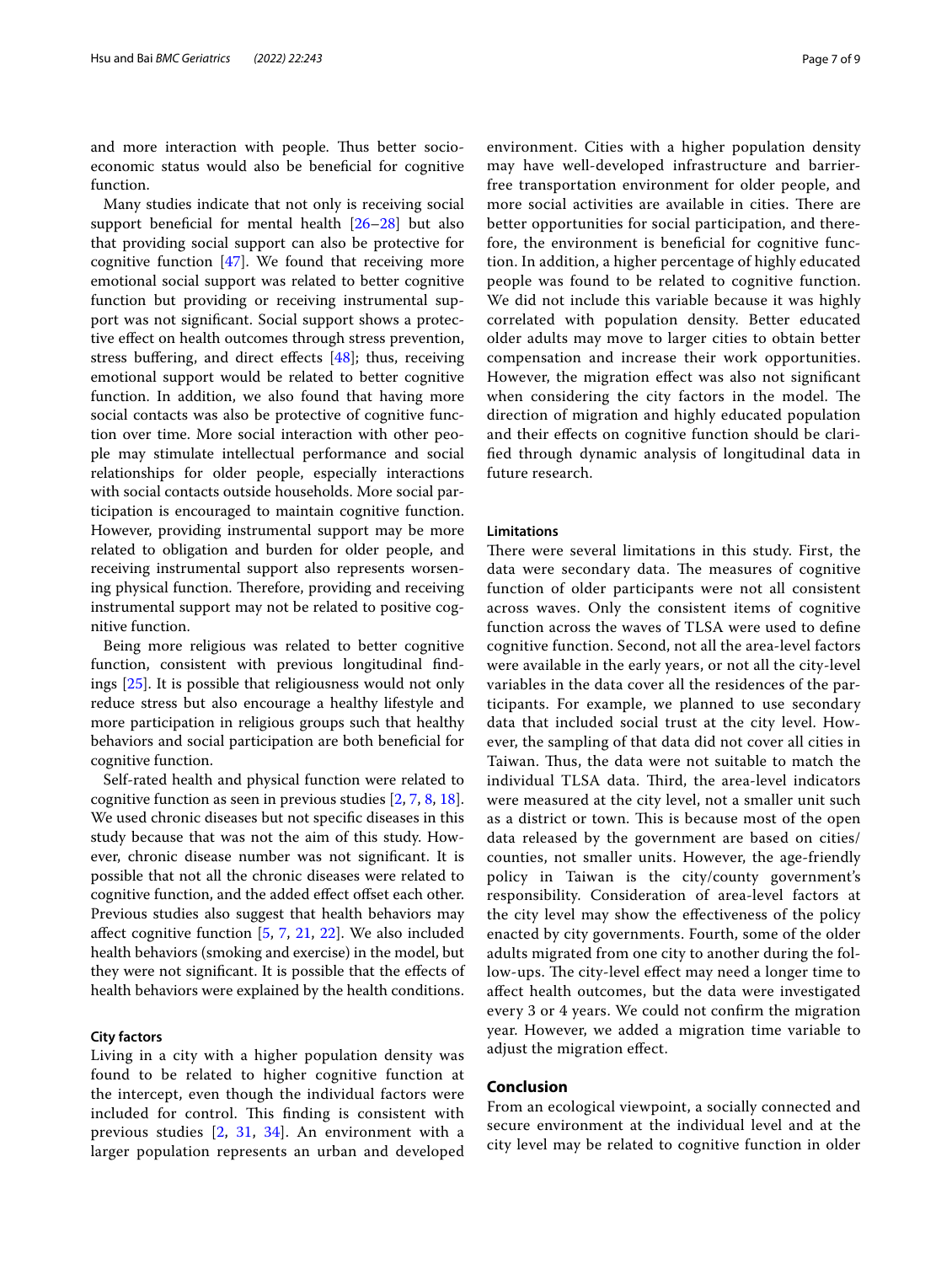people. Having more social connectedness and support, being more religious, and living in cities with higher population densities are related to social interactions and participation, while higher education is related to socioeconomic status. Older adults are encouraged to maintain an active lifestyle and social connectedness with family, friends, neighborhoods or their community. A more social integrated lifestyle and fnancially secure living situation is suggested in the policy. Local government should create an age-friendly environment that can secure fnancial needs and encourage social interactions and participation to maintain cognitive function and promote active aging in older people.

#### **Supplementary Information**

The online version contains supplementary material available at [https://doi.](https://doi.org/10.1186/s12877-022-02940-9) [org/10.1186/s12877-022-02940-9](https://doi.org/10.1186/s12877-022-02940-9).

<span id="page-7-13"></span>**Additional fle 1: FigureS1**. Thesample of TLSA **Table S1**. Descrip‑ tive analysis of the city/county characteristicsacross 5 waves, 1999-2015 **TableS2.** Correlations of city-level indicators by year of 22 cites in Taiwan **Table S3.** Mixedlinear modeling of older adults' cognitive function with individual and cityindicators by TLSA 1999-2015 (cognitive function measured by 10 items) **Table S4.** Multi-levelmixed linear modeling of older adults' cognitive function with individual andcity indicators by TLSA 1999-2015 (cognitive function measured by 8 items ofSPMSQ)

#### **Acknowledgements**

We thank the Health and Welfare Data Science Center (HWDC), Ministry of Health and Welfare, R.O.C. (Taiwan) for providing the data for this study.

#### **Authors' contributions**

HCH conceptualized the study and obtained the funding; HCH & CHB designed the research and analysis; HCH & CHB applied the data; HCH analyzed the data and prepared the writing original draft, and CHB validated the analysis and revised the manuscript. All authors have read and approved the manuscript.

#### **Funding**

This research was funded by the Ministry of Science and Technology, Taiwan (MOST 109–2410-H-038–004).

#### **Availability of data and materials**

The data that support the fndings of this study are available from by the Health and Welfare Data Science Center (HWDC), Ministry of Health and Welfare, R.O.C. (Taiwan) but restrictions apply to the availability of these data, which were used under license for the current study, and so are not publicly available. We do not have right to share the data. Data are however available from the authors upon reasonable request and with permission of the HWDC.

#### **Declarations**

#### **Ethics approval and consent to participate**

The study was conducted according to the guidelines of the Declaration of Helsinki. This study used a secondary de-identified data, and informed consent was not applicable. The study was approved by Taipei Medical University Joint Institutional Review Board (TMU-JIRB No N201912135).

#### **Consent for publication**

Not applicable.

#### **Competing interests**

The authors declare that they have no competing interests.

#### **Author details**

<sup>1</sup> School of Public Health, Taipei Medical University, Taipei, Taiwan (R.O.C.).<br><sup>2</sup> Besearch Center of Health Fquity, College of Public Health, Taipei Medi-<sup>2</sup> Research Center of Health Equity, College of Public Health, Taipei Medical University, Taipei, Taiwan (R.O.C.). <sup>3</sup> Department of Public Health, College of Medicine, Taipei Medical University, Taipei, Taiwan (R.O.C.).

# Received: 14 December 2021 Accepted: 14 March 2022

#### **References**

- <span id="page-7-0"></span>Alzheimer's Disease International. Dementia facts & figures. Alzheimer's Disease International. 2021. Available at: [https://www.alzint.org/about/](https://www.alzint.org/about/dementia-facts-figures) [dementia-facts-fgures](https://www.alzint.org/about/dementia-facts-figures). Retrieved on April 23, 2021.
- <span id="page-7-1"></span>Besser LM, McDonald NC, Song Y, Kukull WA, Rodriguez DA. Neighborhood environment and cognition in older adults: A systematic review. Am J Prev Med. 2017;53:241–51. [https://doi.org/10.1016/j.amepre.2017.](https://doi.org/10.1016/j.amepre.2017.02.013) [02.013](https://doi.org/10.1016/j.amepre.2017.02.013).
- <span id="page-7-2"></span>3. Bronfenbrenner U. The Ecology of Human Development: Experiments by Nature and Design. Cambridge, MA (USA): Harvard University Press; 1979.
- <span id="page-7-3"></span>4. Ailshire J, Karraker A, Clarke P. Neighborhood psychosocial stressors, air pollution, and cognitive function among older U.S. adults. Soc Sci Med. 2017;172:56–63.<https://doi.org/10.1016/j.socscimed.2016.11.019>.
- <span id="page-7-12"></span>5. Clarke PJ, Weuve J, Barnes L, Evans DA, Mendes de Leon CF. Cognitive decline and the neighborhood environment. Ann Epidemiol. 2015;25:849–54.<https://doi.org/10.1016/j.annepidem.2015.07.001>.
- <span id="page-7-5"></span>6. Friedman EM, Shih RA, Slaughter ME, Weden MM, Cagney KA. Neighborhood age structure and cognitive function in a nationally-representative sample of older adults in the U.S. Soc Sci Med. 2017;174:149–58. [https://](https://doi.org/10.1016/j.socscimed.2016.12.005) [doi.org/10.1016/j.socscimed.2016.12.005.](https://doi.org/10.1016/j.socscimed.2016.12.005)
- <span id="page-7-9"></span>7. Guo Y, Chan CH, Chang Q, Liu T, Yip PSF. Neighborhood environment and cognitive function in older adults: A multilevel analysis in Hong Kong. Health Place. 2019;58: 202146. [https://doi.org/10.1016/j.healthplace.2019.](https://doi.org/10.1016/j.healthplace.2019.102146) [102146.](https://doi.org/10.1016/j.healthplace.2019.102146)
- <span id="page-7-4"></span>8. Luo Y, Zhang L, Pan X. Neighborhood environments and cognitive decline among middle-aged and older people in China. J Gerontol Psychol Sci Soc Sci. 2019;74(7):e60–71. [https://doi.org/10.1093/geronb/](https://doi.org/10.1093/geronb/gbz016) [gbz016.](https://doi.org/10.1093/geronb/gbz016)
- <span id="page-7-6"></span>9. Kondo Kondo M, Yamada H, Munetsuna E, Yamazaki M, Hatta T, Iwahara A, Suzuki K. Associations of serum microRNA-20a, -27a, and -103a with cognitive function in a Japanese population: The Yakumo study. Arch Gerontol Geriatric. 2019;82:155–60.
- 10. ager NT, Cox KL, Flicker L, Foster JK, van Bockxmeer FM, Xiao J, Greenop KR, Almeida OP. Efect of physical activity on cognitive function in older adults at risk for Alzheimer disease: a randomized trial. JAMA. 2008;300(9):1027–37.
- 11. Gu Y, Beato JM, Amarante E, Chesebro AG, Manly JJ, Schupf N, Mayeux RP, Brickman AM. Assessment of Leisure Time Physical Activity and Brain Health in a Multiethnic Cohort of Older Adults. JAMA Netw Open. 2020;3(11): e2026506. [https://doi.org/10.1001/jamanetworkopen.2020.](https://doi.org/10.1001/jamanetworkopen.2020.26506) [26506](https://doi.org/10.1001/jamanetworkopen.2020.26506).
- <span id="page-7-10"></span>12. Cancela-Carral JM, López-Rodríguez A, Mollinedo-Cardalda I. Efect of physical exercise on cognitive function in older adults' carriers versus noncarriers of apolipoprotein E4: systematic review and meta-analysis. Exerc Rehabil. 2021;17(2):69–80. [https://doi.org/10.12965/jer.2142130.](https://doi.org/10.12965/jer.2142130.065) [065.](https://doi.org/10.12965/jer.2142130.065)
- <span id="page-7-11"></span>13. Stringa N, van Schoor NM, Milaneschi Y, Ikram MA, Del Panta V, Koolhaas CM, Voortman T, Bandinelli S, Wolters FJ, Huisman M. Physical Activity as Moderator of the Association Between APOE and Cognitive Decline in Older Adults: Results from Three Longitudinal Cohort Studies. J Gerontol A Biol Sci Med Sci. 2020;75(10):1880–6. [https://doi.org/10.1093/gerona/](https://doi.org/10.1093/gerona/glaa054) [glaa054](https://doi.org/10.1093/gerona/glaa054).
- <span id="page-7-7"></span>14. Zhang Y, Jin X, Lutz MW, Ju SY, Liu K, Guo G, Zeng Y, Yao Y. Interaction between APOE ε4 and dietary protein intake on cognitive decline: A longitudinal cohort study. Clin Nutr. 2021;40(5):2716–25. [https://doi.org/](https://doi.org/10.1016/j.clnu.2021.03.004) [10.1016/j.clnu.2021.03.004](https://doi.org/10.1016/j.clnu.2021.03.004).
- <span id="page-7-8"></span>15. Poulose SM, Miller MG, Scott T, Shukitt-Hale B. Nutritional factors afecting adults neurogenesis and cognitive function. Am Soc Nutr. 2017;8:804–11. [https://doi.org/10.3945/an.117.016261.](https://doi.org/10.3945/an.117.016261)